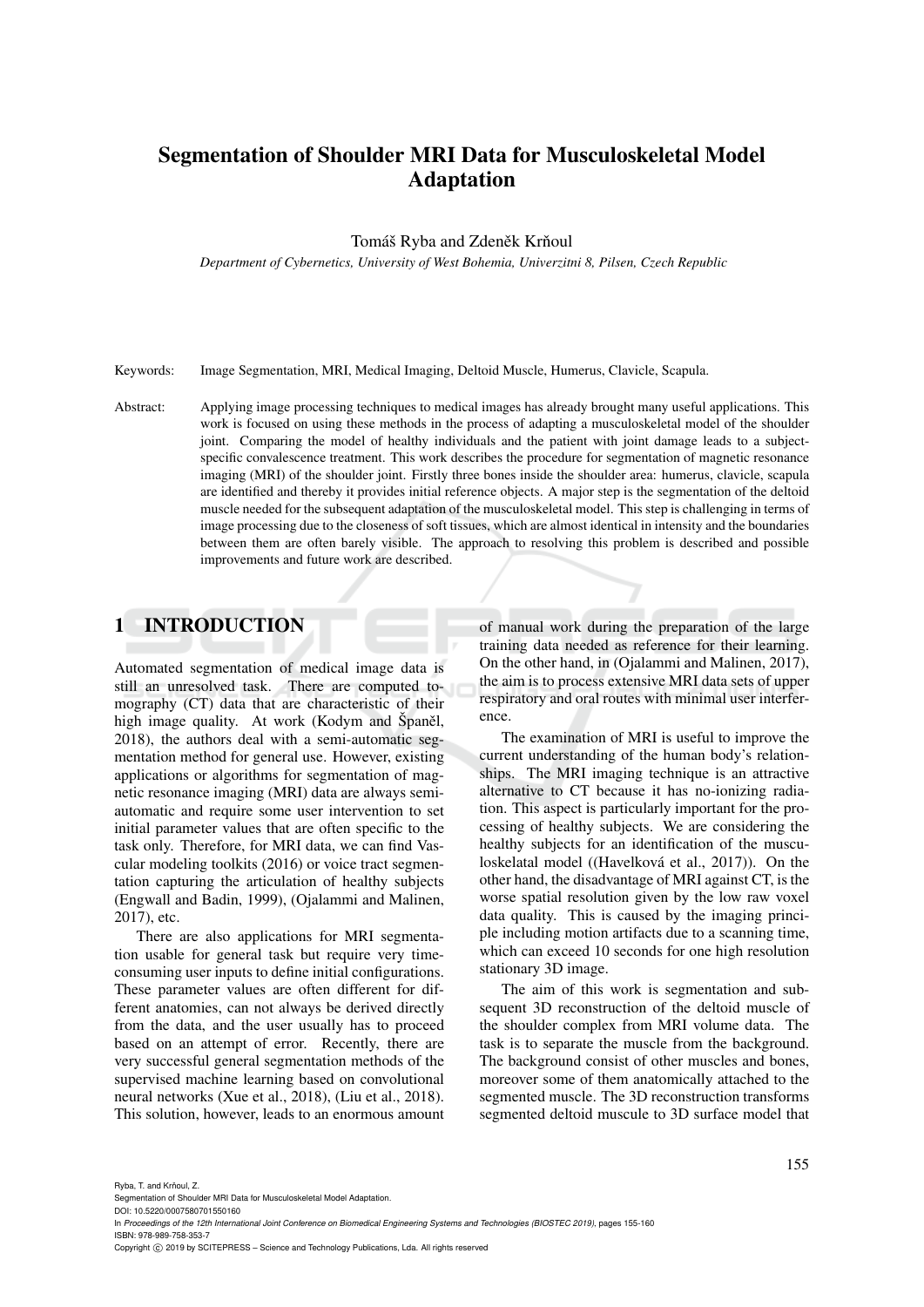is the input to musculoskeletal simulation of the shoulder complex.

We try to perform the segmentation with minimal user interference. Our work is directed to subsequent research needing processing of extensive data of both healthy individuals and patients with a shoulder complex disorder. Therefore the application is not specifically designed for doctors to examine the patient, nor is it an alternative to the software and user interface provided by the MRI scanner manufacturer.

### 2 RELATED WORK

The hard tissue segmentation is a well-managed technique in terms of their good visibility, in both computed tomography (CT) and magnetic resonance imaging (MRI). It is often used for diagnostic purposes, such as assistance in preoperative planning or initiation of downstream segmentation techniques of other non-hard tissues. Precise and, at the same time, fully automatic segmentation of hard tissue is achieved when the patient's anatomy does not deviate significantly from the standard. The results are currently also used for example for 3D implant printing (Tetsworth et al., 2017) or teaching aids (Jiřík et al., 2014).

The different non-hard tissues have low contrast borders with each other in both CT and MRI data and make its automatic segmentation very difficult also due to anatomical variability or various pathologies. In this case, the semi-automatic approaches are currently successful. The user searches for specific algorithm parameter values to achieve the required segmentation result accuracy. Although some applications do not require very anatomically precise surface models, for the precise segmentation, it must to be done by clinical professionals processing volumetric data one slice after another. This is very challenging due to tedious processing of a large number of slices in volume data.

The segmentation of the hard tissue is sufficient by adaptive thresholding techniques (Rathnayaka et al., 2011) or area growth algorithm (Xi et al., 2014). The segmentation failure is where the boundaries of an object pass through areas of the low contrast. To deal with this problem, there are approaches based on models of active contours, (Pinheiro and Alves, 2015), optimizing the smoothness and a continuity criteria.

Moreover, the methods of active or statistical shapes (He et al., 2016) and (Yokota et al., 2013) assume prior shape of a segmented object. However, this must be obtained by learning from previous (often

manual) ideal segmentation of all potentially possible shapes. This can be a problem with unpredictable anatomical pathologies. On the other hand, the user input during their application degrades only on the pre-positioning of the model in reference pose as near as possible to the location (Virzì et al.,  $2017$ ) or, in the case of a fully automated method, this step is completely eliminated (Antong et al., 2010).

As another form of segmentation, the image registration can be considered (Hajnal and Hill, 2001). This is not the pure segmentation technique because needs a reference image in addition. It determines the geometric relationship between each point of the reference image and the processed image as a costoptimization function. However there are unregulated registration algorithms for comparing deform-able organs such as the brain, liver or lung (Rohlfing and Maurer, 2003), (Ino et al., 2005). The failure of registration caused by dropping search algorithm into local optima is prevented through generating a large training set for the deep-learning image registration (Ito and Ino, 2018).

More recently, graph-based methods provide binary segmentation as the search for a global optima separating object from the background. These methods are reliable if the user again provides a sufficient amount of accurate user inputs. For MRI or CT, it has a form of seeds labeled in many slices of volumetric images. Furthermore automation reducing amount of manual inputs benefits from a combination of graph-cut techniques with prior information provided by some edge detection method (Keustermans et al.,  $2012$ ), (Krčah et al.,  $2011$ ) or a classification technique based e.g. on random decision forests (RDF) (Kodym and Španěl, 2018). The last mentioned method searches for optimal binary segmentation of volumetric data with respect to the probability field obtained from RDF classifiers online trained on only a few expertly annotated sections.

In general, the convolutional networks are machine powerful learning techniques and are currently a successful segmentation technique for the medical imaging data (Ghosal and Ray, 2017), (Prasoon et al., 2013). They overcome previously popular segmentation techniques based on RDF classification (Loh, 2011), which uses random subsets of available training data to build a set of binary decision trees. In the context, these data-driven and supervised techniques need training data that is very varied due to a wide range of imaging techniques used in medicine. There are methods increasing accuracy and robustness by generating thousands of synthetic training data from only a few input original images (Ito and Ino, 2018) and-or often combining with an augmen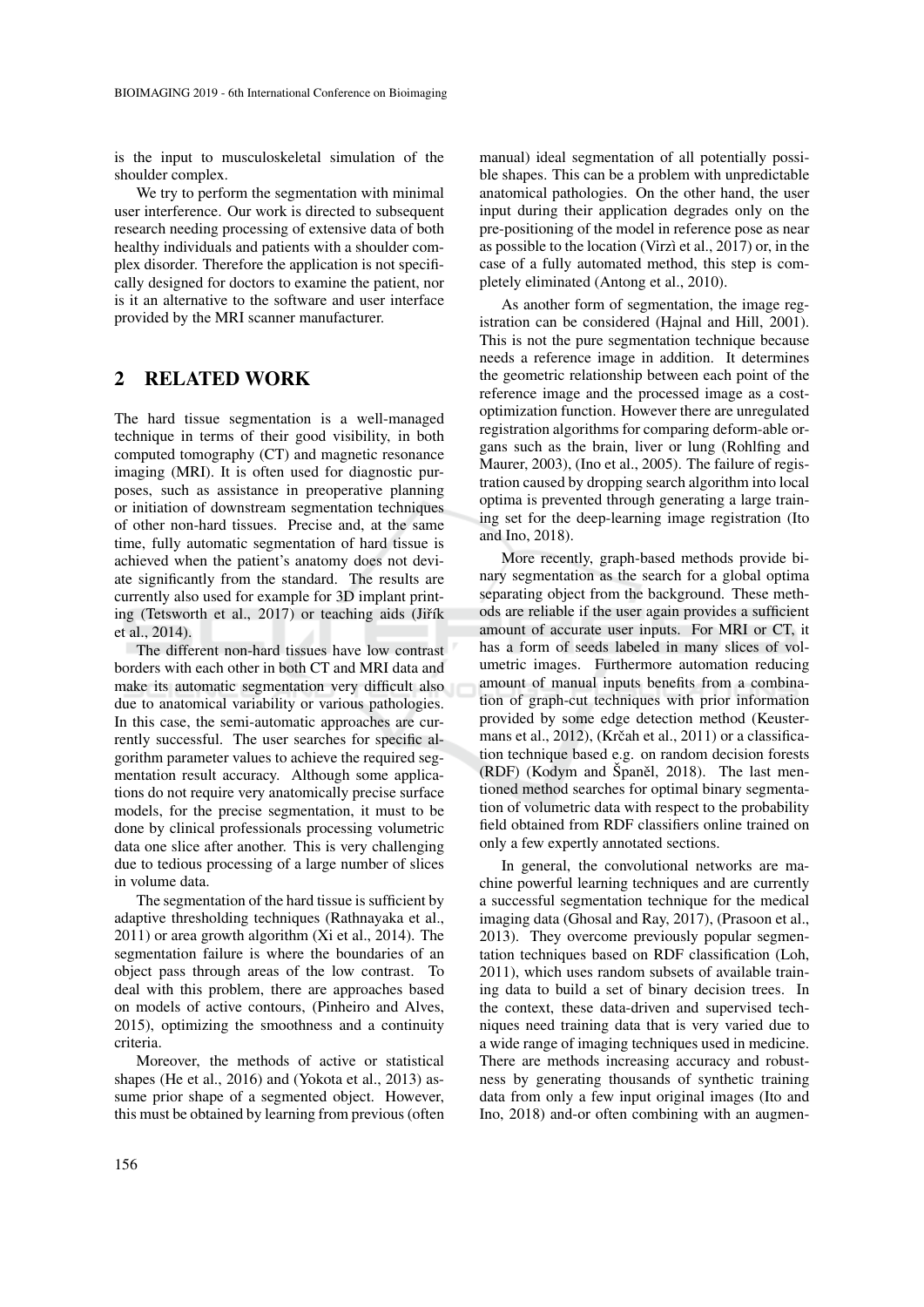tation method (Milletari et al., 2016), (Ronneberger et al., 2015).

## 3 METHODS

### 3.1 Image Preprocessing

A common problem in image processing is the image noise. In order to deal with it, several options may be used. The commonly used method is the Gaussian filtering. Unfortunately, an obvious disadvantage of this approach is blurring of image edges. As already stated main goal of this work is to segment one certain muscle in the shoulder complex. The boundary between this muscle and background is barely visible. Therefore, it's not a reasonable approach to blur them even more.

To reduce the image noise and leave the edges untouched at the same time an edge preserving filter must be used. In this work the bilateral filter (Tomasi and Manduchi, 1998) is used. The weights in this filter correspond not only to distance as in the Gaussian filter but to the intensity difference of pixels as well. This way, only pixels that are geometrically close and have similar intensity are taken into account during filtering. And because edges are defined as pixels with high intensity gradient, they're usually filtered very slightly.

Comparison of the Gaussian filter and the bilateral filter is shown in Figure 1.

#### 3.2 Image Segmentation

For the purpose of image segmentation, a semiautomatic tool was developed. It works on an established system of placing seed points representing the object of interest and another group of points representing the background. For the algorithm processing the data with defined seed points, we tested three commonly used methods - Graph Cut (GC) (Boykov and Jolly, 2000), Random Walker (RW) (Grady, 2006) and Watershed (WS) (Dobrin et al., 1994).

The GC method is based on creating intensity models for each object. These models are calculated from given seed points. Using the GC often leads to overtrained models. This is due to very similar object densities when segmenting one specific muscle. In this case, points with similar density are marked as two different objects. Moreover, to mark the background object properly the corresponding model needs to describe image parts that significantly differ in intensity. The resulting model is not descriptive enough and the algorithm gets confused.

Given the set of seed points, the RW algorithm finds the closest path to one of the seed point for each unlabeled pixel. There are no direct connections to an intensity model like in the GC algorithm. Therefore, the closest path depends strongly on the seed position, which often yields to a significantly higher amount of needed seed points that spreads on all parts of the object. The needed interactivity was overwhelming especially when segmenting the muscle.

Using the simple WS algorithm provides us with the best results regarding the precision of segmentation and the amount of needed interaction. Another important advantage of this approach is its efficiency and computation speed. Using the WS algorithm makes the whole segmentation process faster and more fluent.

To help the operator with orientation it's possible to switch between different views - coronal, sagittal and axial. This way, it is possible to change the views during the segmentation process to define the seed points more accurately.

#### 3.2.1 Extracting the Bones

For easier orientation and further data processing, three bones are segmented: humerus, scapula, and clavicle. The Humerus is a long bone of the arm that forms the shoulder joint on the one end and the elbow joint on the second end. The Scapula or shoulder blade is a triangular bone that lies on the upper back. The Clavicle is an anterior bone of the shoulder. Its main function is to support the shulder.

In the MRI the bones are well separated due to their high intensity. The contrast between a bone and near soft tissues is significant. Therefore, the needed amount of interactivity is much lower comparing to the muscle segmentation.

Nevertheless, to use a fully autonomous approach, e.g. thresholding, is not recommended. Despite the bones, the're different objects with the similar intensity that would be segmented as well. Using such an approach often yields to results where for example the clavicle and the skin are connected into one big object.

On the other hand, the WS algorithm is perfectly suited for this task. The final segmentation of the humerus is shown in the second image in Figure 2.

#### 3.2.2 Extracting the Deltoid

Segmentation of one specific muscle is a much more challenging task. The reason for this is the intensity similarity of the soft tissues and an unclear boundary between individual muscles. The risk of overtraining a segmentation algorithm based on intensity models is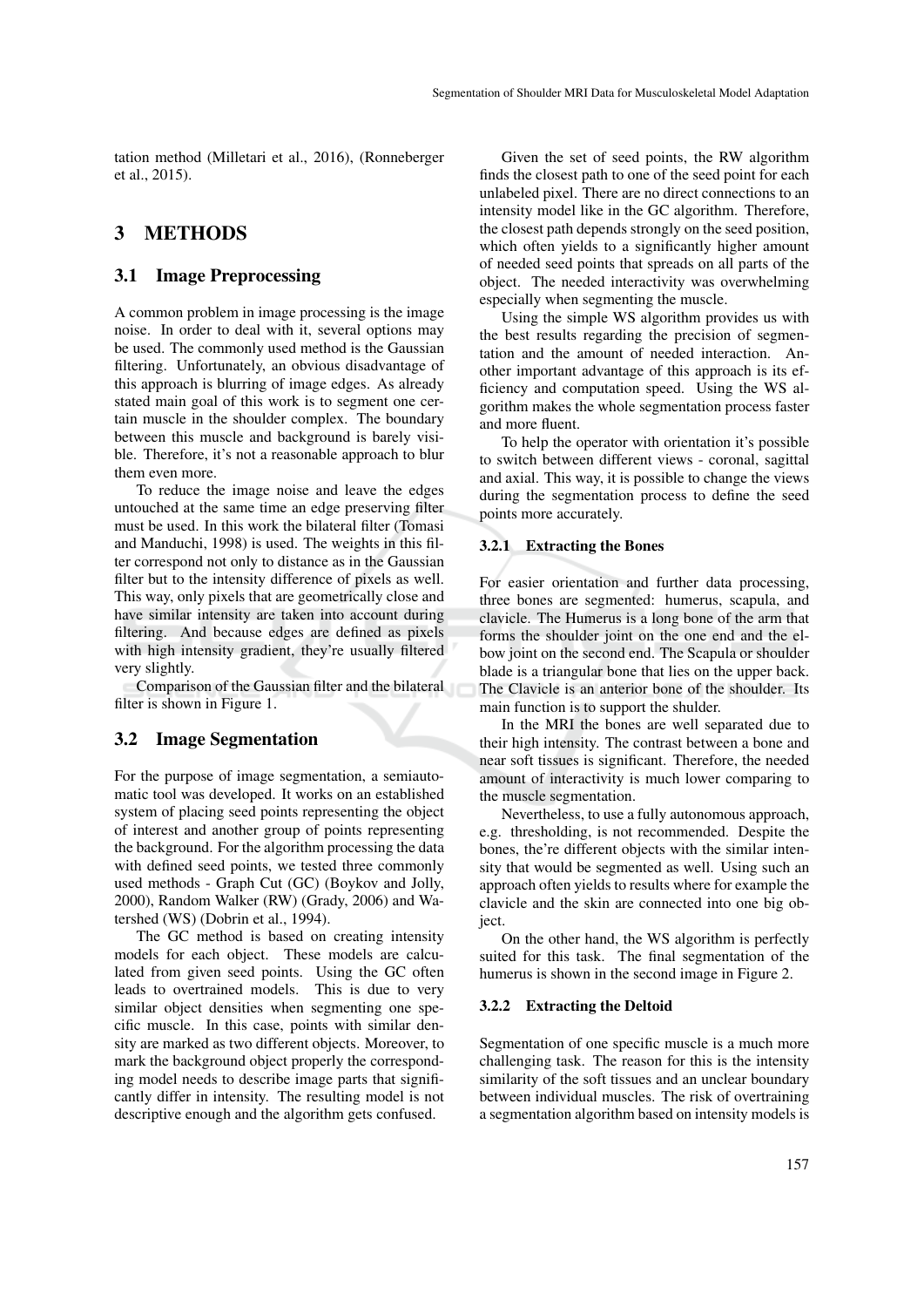

Figure 1: Input image (left) filtered by Gaussian (middle) and by a bilateral filter (right).

**CHNO** 

significantly higher than in the bones extraction case and the amount of interactivity increases.

Moreover, this task is much more focus demanding than the bone segmentation. A certain amount of anatomy knowledge is also needed, especially in parts with an unclear boundary between individual muscles. Segmentation of bones prior to the muscle segmentation is recommended for a better orientation.

The WS algorithm meets its limits here but still provides reasonable results. Therefore, the segmentation refinement that is described in the next section is very important in these cases.

### 3.3 Segmentation Refinement

The segmentation obtained by the WS algorithm is sometimes very coarse and inaccurate. The reason for that is the algorithm's sensitivity to the noise and unclear object boundaries. Despite the preprocessing and proper noise filtration, the filtered data are still not perfect. Is it, therefore, appropriate to use a segmentation method that will start at the coarse segmentation and will refine the result to better match the reality.

An information that could be used in this step is that most of the objects in the human body tend to be compact with no sudden changes in shape. A perfect approach that respects such an information is the active contours approach (Pinheiro and Alves, 2015).

Methods based on active contours need to be initialized by an initial curve. This initial curve should be as close to the desired result as possible, which minimizes the possibility of getting stuck in a local energy minimum. In this work, this initial curve corresponds to the boundary of the coarse segmentation achieved from the image segmentation. During the iterative process the curve evolves and due to the calculation tends to be smooth and compact.

The last step in the postprocessing procedure is

the morphological filtering. This way the boundary of the segmentation is smoothed even more, which yields more reliable results.

## 4 RESULTS

In this work, we used the MRI of a 30 years old healthy male subject. The final segmentation of the humerus and the deltoid muscle is shown in Figure 2.

The main result of this work is the software for MRI processing. The developed software is used for segmentation of specific bones and soft tissues in the shoulder. PUBLICATIONS

The segmentation is done with an interactive version of the watershed algorithm. Using this approach yields to fast responses of the algorithm as the user draws seed points over the input data. This coarse segmentation is then refined using an active contours method.

As more data are processed the software will learn and the future processing should be faster.

## 5 CONCLUSIONS AND FUTURE WORK

To develop a fully autonomous segmentation process is a very challenging task especially regarding muscle segmentation. We faced this challenge using an interactive method based on the watershed algorithm. Probably the biggest disadvantage of this approach is the amount of needed interactivity in some cases. This interactivity could be reduced using several ways.

For example, a thresholding algorithm could be used for segmentation of the bones. As already men-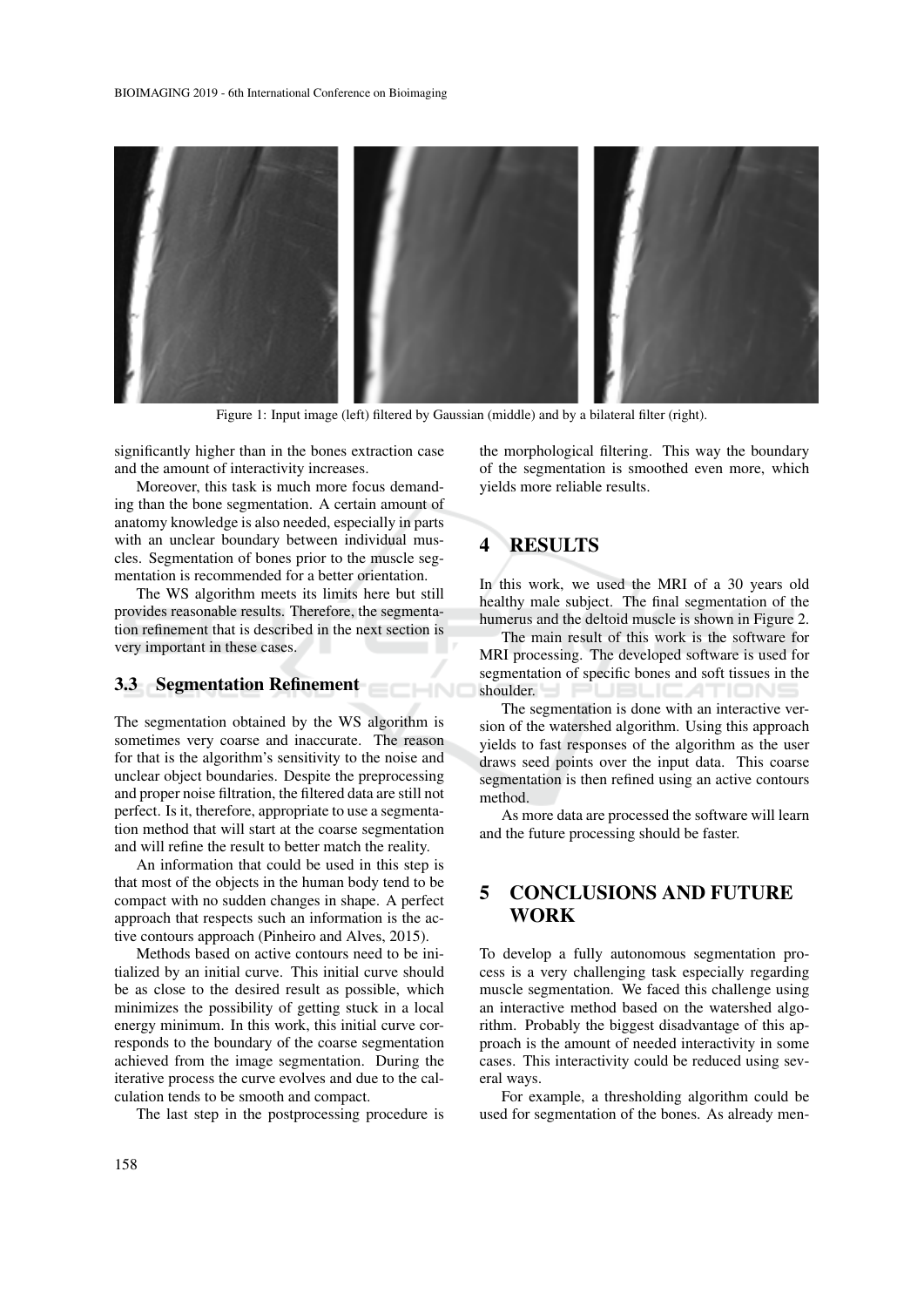

Figure 2: Segmentation of bones (the humerus on the first two images) and segmentation of soft tissues (deltoid muscle on the last two images).

tioned, using such an approach could yield to a big object consisting of a bone and other objects. We believe that with a proper postprocessing this problem could be solved. Therefore, at least some steps could be automized in the future work.

At this moment, the segmentation process is calculated over the whole image. To improve the processing speed defining a region of interest could be implemented.

Another goal of our work is to create a statistical representation of the position of the deltoid muscle. This means that for each point we would like to calculate a probability that this point belongs to the deltoid muscle. Segmented humerus, scapula, and clavicle will be taken as the reference objects. Creating such an atlas could autonomously propose seed points defining the deltoid thus decreasing the needed amount if interactivity.

The problem of this approach is the uniqueness and difference between subjects - factors such as height, weight, musculature, sex etc. plays a significant role regarding the position and shape of the corresponding deltoid muscle. Having a large number of data containing all of these factors, it could be possible to create more statistical atlases and then use the one that best fits the given subject.

## ACKNOWLEDGEMENTS

This research was supported by the project "38 Virtual human body model for prevention, therapy and rehabilitation of shoulder diseases" realized within the frame of the Program INTERREG V-A: Crossborder Cooperation between the Czech Republic and the Federal State of Germany Bavaria, Aim European Cross-border Cooperation 2014 - 2020. The realization is supported by financial means of the European

Regional Development Fund and the state budget of the Czech Republic.

### REFERENCES

- Antong, C., Deeley, M. A., Niermann, K. J., Moretti, L., Dawant, B. M., Department of Radiation Oncology, Vanderbilt-Ingram Cancer Center, . n. A. S. N. T. ., of Electrical Engineering, D., and Computer Science, Vanderbilt University, N.-T. . (2010). Combining registration and active shape models for the automatic segmentation of the lymph node regions in head and neck CT images. *Medical Physics*, 37(12).
- Boykov, Y. and Jolly, M.-P. (2000). Interactive organ segmentation using graph cuts. In *International conference on medical image computing and computerassisted intervention*, pages 276–286. Springer.
- Dobrin, B. P., Viero, T. J., and Gabbouj, M. (1994). Fast watershed algorithms: analysis and extensions. In *Nonlinear Image Processing V*, volume 2180, pages 209– 221. International Society for Optics and Photonics.
- Engwall, O. and Badin, P. (1999). Collecting and analysing two- and three-dimensional MRI data for swedish. *Quarterly Progress and Status Report - Royal Institute of Technology, Department of Speech, Music and Hearing*, 3.
- Ghosal, S. and Ray, N. (2017). Deep deformable registration: Enhancing accuracy by fully convolutional neural net. *Pattern Recognition Letters*, 94:81 – 86.
- Grady, L. (2006). Random walks for image segmentation. *IEEE transactions on pattern analysis and machine intelligence*, 28(11):1768–1783.
- Hajnal, J. and Hill, D. (2001). *Medical Image Registration*. Biomedical Engineering. Taylor & Francis.
- Havelková, L., Špička, J., and Hynčík, L. (2017). The new torus obstacle method used for musculoskeletal modeling. In *23st CONGRESS OF EUROPEAN SOCIETY OF BIOMECHANICS*.
- He, B., Huang, C., Zhou, S., Hu, Q., and Jia, F. (2016). Fast automatic 3D liver segmentation based on a three-